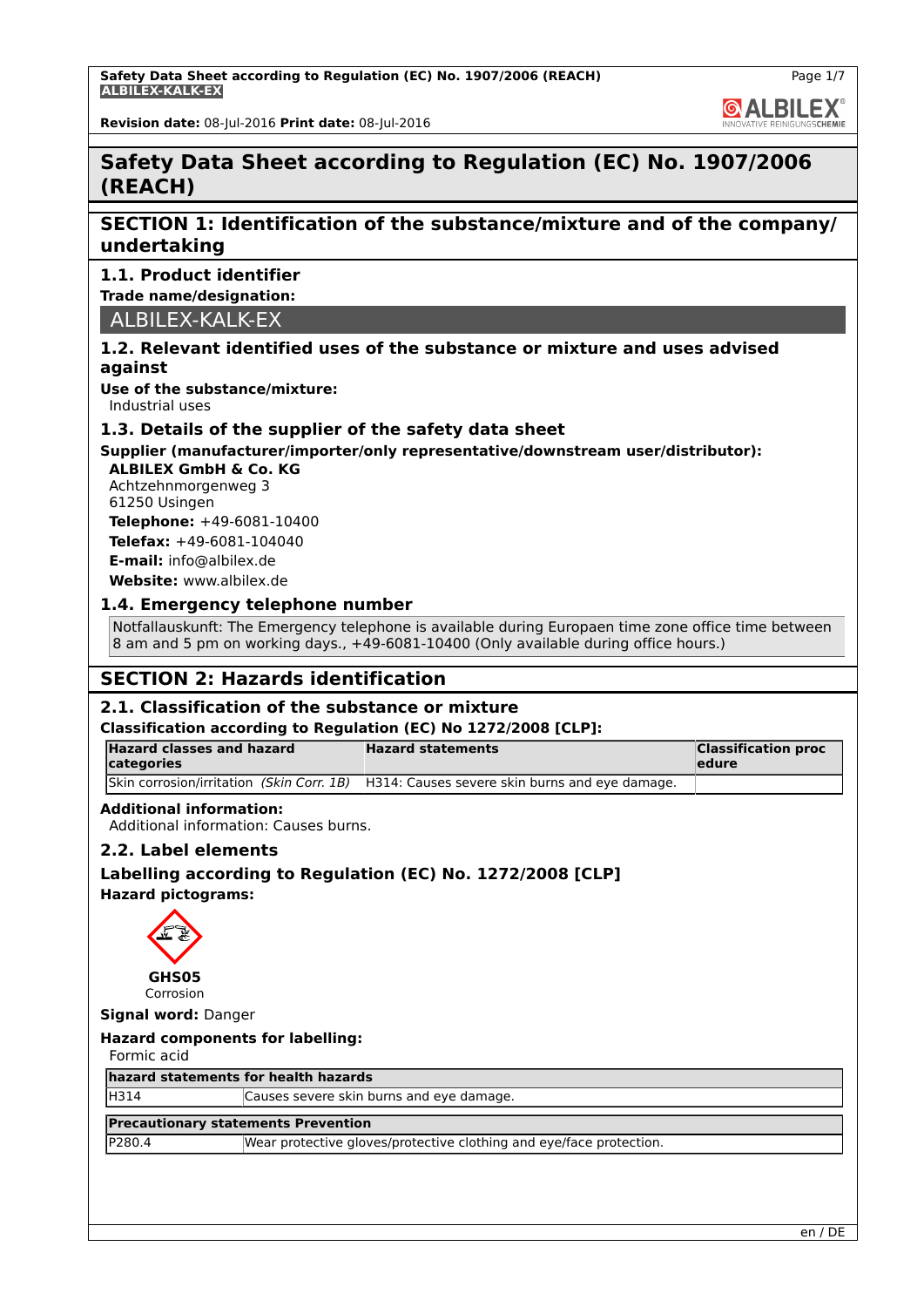Page 2/7 **GALBILEX** 

**Revision date:** 08-Jul-2016 **Print date:** 08-Jul-2016

#### **Precautionary statements Response**

| $IP302 + P352.1$               | IF ON SKIN: Wash with plenty of soap and water.                                                                                     |
|--------------------------------|-------------------------------------------------------------------------------------------------------------------------------------|
| $P305 + P351 +$<br><b>P338</b> | IF IN EYES: Rinse cautiously with water for several minutes. Remove contact lenses, if present<br>and easy to do. Continue rinsing. |
| P312.2                         | Call a doctor if you feel unwell.                                                                                                   |

# **2.3. Other hazards**

**Adverse human health effects and symptoms:**

Causes burns.

# **SECTION 3: Composition / information on ingredients**

#### **3.2. Mixtures**

**Description:**

Chalk Remover

#### **Hazardous ingredients / Hazardous impurities / Stabilisers:**

| <b>product identifiers</b> | Substance name<br>Classification according to Regulation (EC) No 1272/2008 [CL | Concen-<br><b>tration</b> |
|----------------------------|--------------------------------------------------------------------------------|---------------------------|
| $ CAS No.: 64-18-6$        | formic acid                                                                    | $ 20 - 50 $               |
| <b>IEC No.: 200-579-1</b>  | <b>Skin Corr. 1A</b>                                                           | $\frac{9}{6}$             |
| <b>REACH No.:</b>          | Danger H314<br>⇐                                                               |                           |
| 01-2119491174-37-XXXX      |                                                                                |                           |

Full text of H- and EUH-phrases: see section 16.

# **SECTION 4: First aid measures**

#### **4.1. Description of first aid measures**

#### **General information:**

Move victim out of danger zone.

#### **Following inhalation:**

Remove casualty to fresh air and keep warm and at rest.

#### **In case of skin contact:**

After contact with skin, wash immediately with plenty of water and soap.

IF ON CLOTHING: Change contaminated, saturated clothing.

#### **After eye contact:**

If product gets into the eye, keep eyelid open and rinse immediately with large quantities of water, for at least 5 minutes. Subsequently consult an ophthalmologist.

#### **After ingestion:**

Let water be drunken in little sips (dilution effect).

#### **4.2. Most important symptoms and effects, both acute and delayed** Causes burns.

#### **4.3. Indication of any immediate medical attention and special treatment needed** After ingestionLet water be drunken in little sips (dilution effect).

# **SECTION 5: Firefighting measures**

#### **5.1. Extinguishing media**

#### **Suitable extinguishing media:**

Product is non inflamable

#### **5.2. Special hazards arising from the substance or mixture** Corrosive vapours of acid.

#### **5.3. Advice for firefighters**

Use appropriate respiratory protection.

#### **5.4. Additional information**

Co-ordinate fire-fighting measures to the fire surroundings.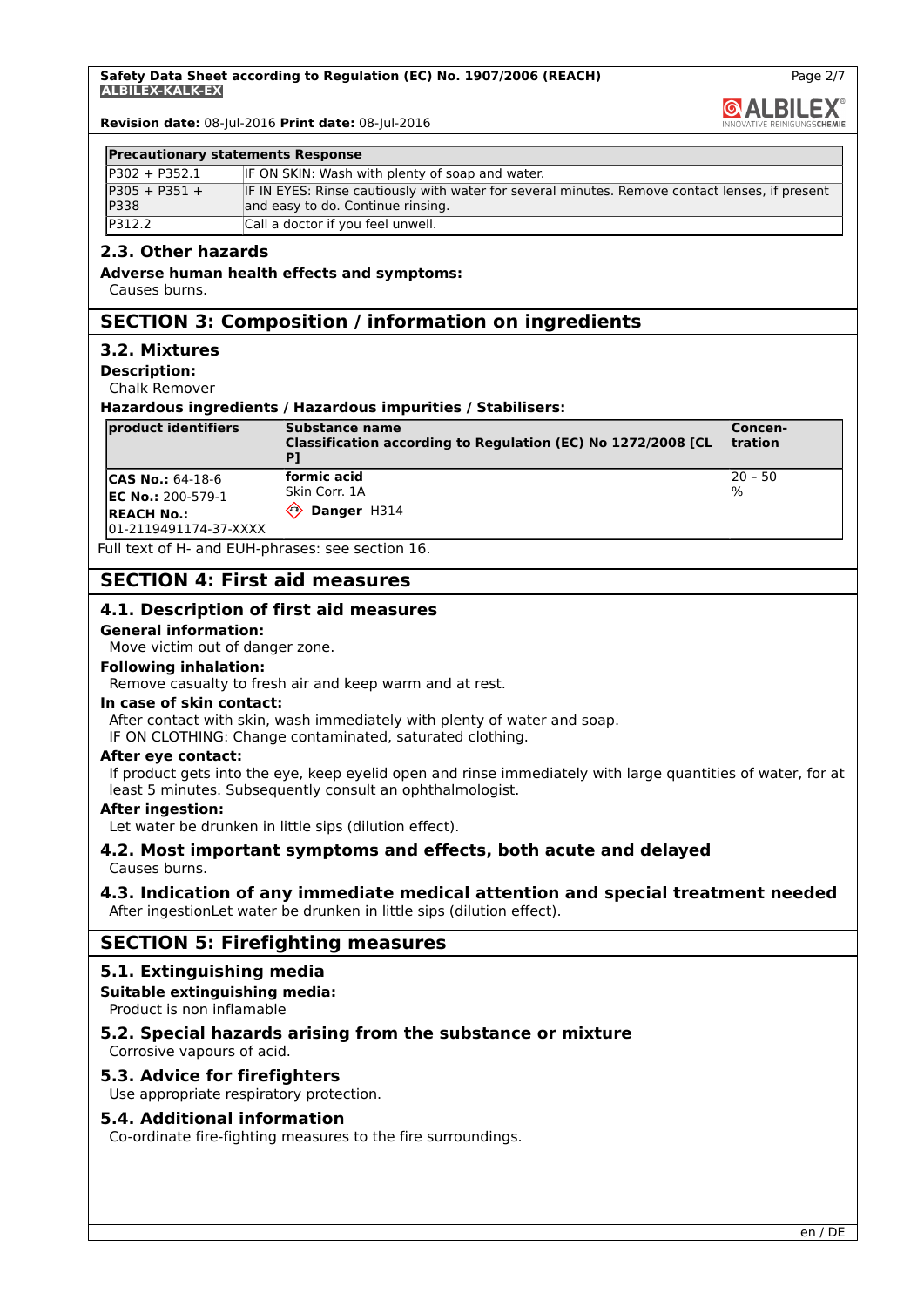

**Revision date:** 08-Jul-2016 **Print date:** 08-Jul-2016

# **SECTION 6: Accidental release measures**

# **6.1. Personal precautions, protective equipment and emergency procedures**

# **6.1.1. For non-emergency personnel**

# **Personal precautions:**

Remove persons to safety. Wear personal protection equipment. Do not breathe aerosol.

# **6.1.2. For emergency responders**

No data available

# **6.2. Environmental precautions**

Do not allow to enter into surface water or drains.

# **6.3. Methods and material for containment and cleaning up**

# **For cleaning up:**

Pump away bigger amounts. Absorb with liquid-binding material (e.g. sand, diatomaceous earth, acid- or universal binding agents). Wash with plenty of water.

#### **6.4. Reference to other sections**

No data available

#### **6.5. Additional information**

No data available

# **SECTION 7: Handling and storage**

# **7.1. Precautions for safe handling**

#### **Protective measures**

#### **Advices on safe handling:**

Wear personal protection equipment.

#### **7.2. Conditions for safe storage, including any incompatibilities**

#### **Requirements for storage rooms and vessels:**

Keep container tightly closed. Suitable material for Container: Polyethylene Polypropylen

#### **Hints on storage assembly:**

Materials to avoid Base

#### **Further information on storage conditions:**

Store in a well-ventilated place.

#### **7.3. Specific end use(s)**

# **Recommendation:**

No data available

# **SECTION 8: Exposure controls/personal protection**

#### **8.1. Control parameters**

#### **8.1.1. Occupational exposure limit values**

| Limit value ty<br>pe (country of<br>origin) | Substance name                  | $ 0\rangle$ long-term occupational exposure limit value<br>$ 2$ short-term occupational exposure limit value<br>3 Instantaneous value<br>4 Monitoring and observation processes<br>5 Remark |
|---------------------------------------------|---------------------------------|---------------------------------------------------------------------------------------------------------------------------------------------------------------------------------------------|
| IOELV (EU)                                  | formic acid<br>CAS No.: 64-18-6 | $ 1 \tImes 5$ ppm (9 mg/m <sup>3</sup> )                                                                                                                                                    |
| <b>TRGS 900 (DE)</b>                        | formic acid<br>CAS No.: 64-18-6 | $ 1 \tImes 5$ ppm (9.5 mg/m <sup>3</sup> )<br>$ 2$ 10 ppm (19 mg/m <sup>3</sup> )                                                                                                           |

#### **8.1.2. biological limit values**

No data available

# **8.1.3. DNEL-/PNEC-values**

No data available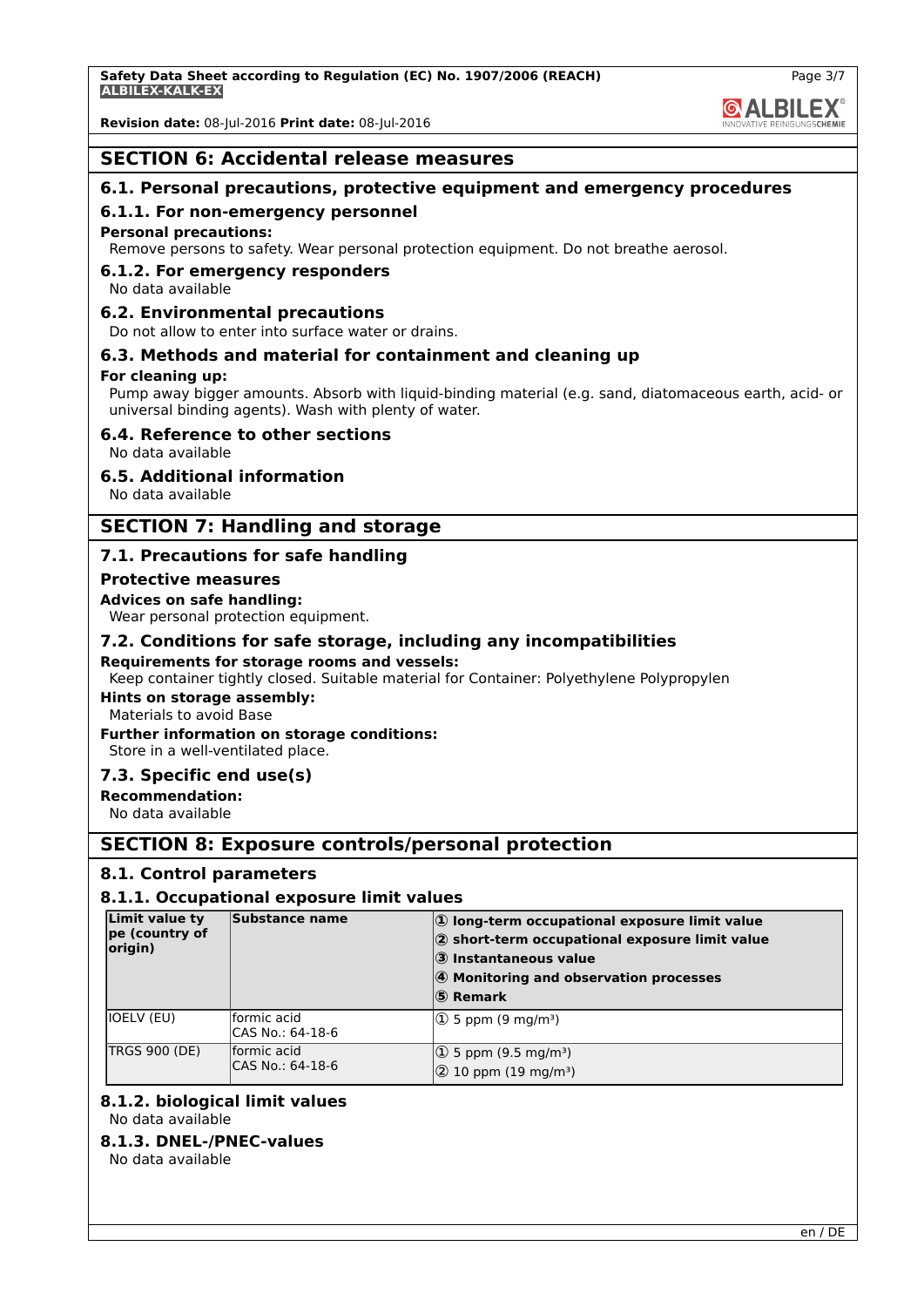**Revision date:** 08-Jul-2016 **Print date:** 08-Jul-2016

#### **8.2. Exposure controls**

# **8.2.1. Appropriate engineering controls**

No data available

#### **8.2.2. Personal protection equipment**

#### **Eye/face protection:**

Tightly sealed safety glasses.

#### **Skin protection:**

Suitable material: Butyl caoutchouc (butyl rubber) CR (polychloroprene, chloroprene rubber) Thickness of the glove material: 0,7 mm; 0,7 mm

Breakthrough time (maximum wearing time): > 8h

#### **Respiratory protection:**

Suitable respiratory protection apparatus: B2

#### **Other protection measures:**

Protective clothing: Chemical protection clothing General health and safety measures: When using do not eat, drink, smoke, sniff. Wash hands before breaks and after work.

#### **8.2.3. Environmental exposure controls**

No data available

#### **8.3. Additional information**

No data available

# **SECTION 9: Physical and chemical properties**

#### **9.1. Information on basic physical and chemical properties**

#### **Appearance**

**Physical state:** liquid **Colour:** colourless **Odour:** acidic

**Safety relevant basis data**

| parameter                                       |                                | at °C | $ $ method | <b>Remark</b>       |
|-------------------------------------------------|--------------------------------|-------|------------|---------------------|
| рH                                              | 1                              | 20 °C |            |                     |
| Melting point/freezing point                    | not determined                 |       |            |                     |
| Freezing point                                  | not determined                 |       |            |                     |
| Initial boiling point and boiling<br>range      | 100 °C                         |       |            | pressure: 1013 mbar |
| Decomposition temperature (°C):                 | not determined                 |       |            |                     |
| Flash point                                     | 70 °C                          |       |            |                     |
| Evaporation rate                                | not determined                 |       |            |                     |
| Ignition temperature in °C                      | not determined                 |       |            |                     |
| Upper/lower flammability or<br>explosive limits | not determined                 |       |            |                     |
| Vapour pressure                                 | not determined                 |       |            |                     |
| Vapour density                                  | not determined                 |       |            |                     |
| Density                                         | $1.5 - 1.15$ g/cm <sup>3</sup> | 20 °C |            |                     |
| <b>Bulk density</b>                             | not determined                 |       |            |                     |
| Water solubility (g/L)                          | not determined                 |       |            |                     |
| Partition coefficient: n-octanol/<br>water      | not determined                 |       |            |                     |
| Dynamic viscosity                               | not determined                 |       |            |                     |
| Kinematic viscosity                             | not determined                 |       |            |                     |

### **9.2. Other information**

No data available

#### **SECTION 10: Stability and reactivity**

#### **10.1. Reactivity**

Materials to avoid Alkali (lye) Metal, base Hypochlorit

# **10.2. Chemical stability**

No data available

**@ALBILEX**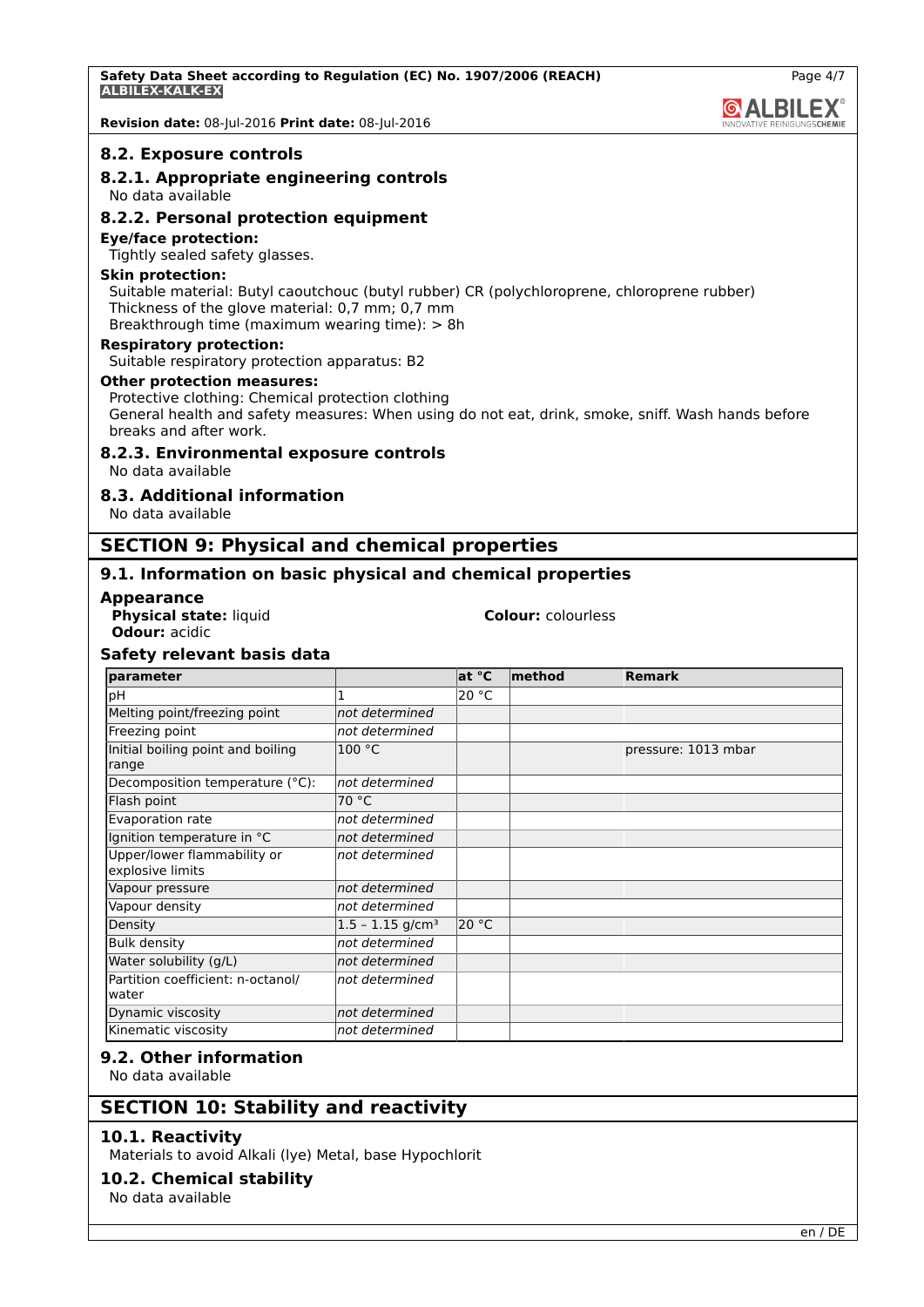

**Revision date:** 08-Jul-2016 **Print date:** 08-Jul-2016

#### **10.3. Possibility of hazardous reactions**

No data available

#### **10.4. Conditions to avoid**

No data available

#### **10.5. Incompatible materials**

Alkali (lye) Metal, base Hypochlorit

#### **10.6. Hazardous decomposition products**

T< Initial boiling point and boiling range No self decomposition on normal use

#### **SECTION 11: Toxicological information**

#### **11.1. Information on toxicological effects**

| <b>CAS No.</b> | Substance name | <b>Toxicological information</b>             |
|----------------|----------------|----------------------------------------------|
| 64-18-6        | formic acid    | $\mathsf{LD}_{50}$ oral: 1,100 mg/kg (Ratte) |

#### **Skin corrosion/irritation:**

Causes severe skin burns and eye damage.

#### **Additional information:**

Other information: In case of inhalation Dyspnoea May cause respiratory irritation. May cause damage to kidneys if swallowed. Acidosis

# **SECTION 12: Ecological information**

#### **12.1. Toxicity**

**Aquatic toxicity:**

#### **\P:A-kalk-ex\_ökotoxik.\**

#### **Effects in sewage plants:**

After neutralization all organic components are readily biodegradable.

#### **12.2. Persistence and degradability**

#### **Additional information:**

Further ecological information: After neutralization all organic components are readily biodegradable.

#### **12.3. Bioaccumulative potential**

#### **Accumulation / Evaluation:**

Additional information: No data available

#### **12.4. Mobility in soil**

No data available

#### **12.5. Results of PBT and vPvB assessment**

| <b>ICAS No.</b> | Substance name | <b>Results of PBT and vPvB assessment</b> |
|-----------------|----------------|-------------------------------------------|
| 64-18-6         | formic acid    |                                           |

No data available

#### **12.6. Other adverse effects**

Further ecological information: No data available

#### **SECTION 13: Disposal considerations**

#### **13.1. Waste treatment methods**

After neutralization and dilution 1:100 with water small amounts can be given to the sewage system.

#### **Waste treatment options**

#### **Appropriate disposal / Package:**

Wash with water and give to pastic recycling.

#### **13.2. Additional information**

No data available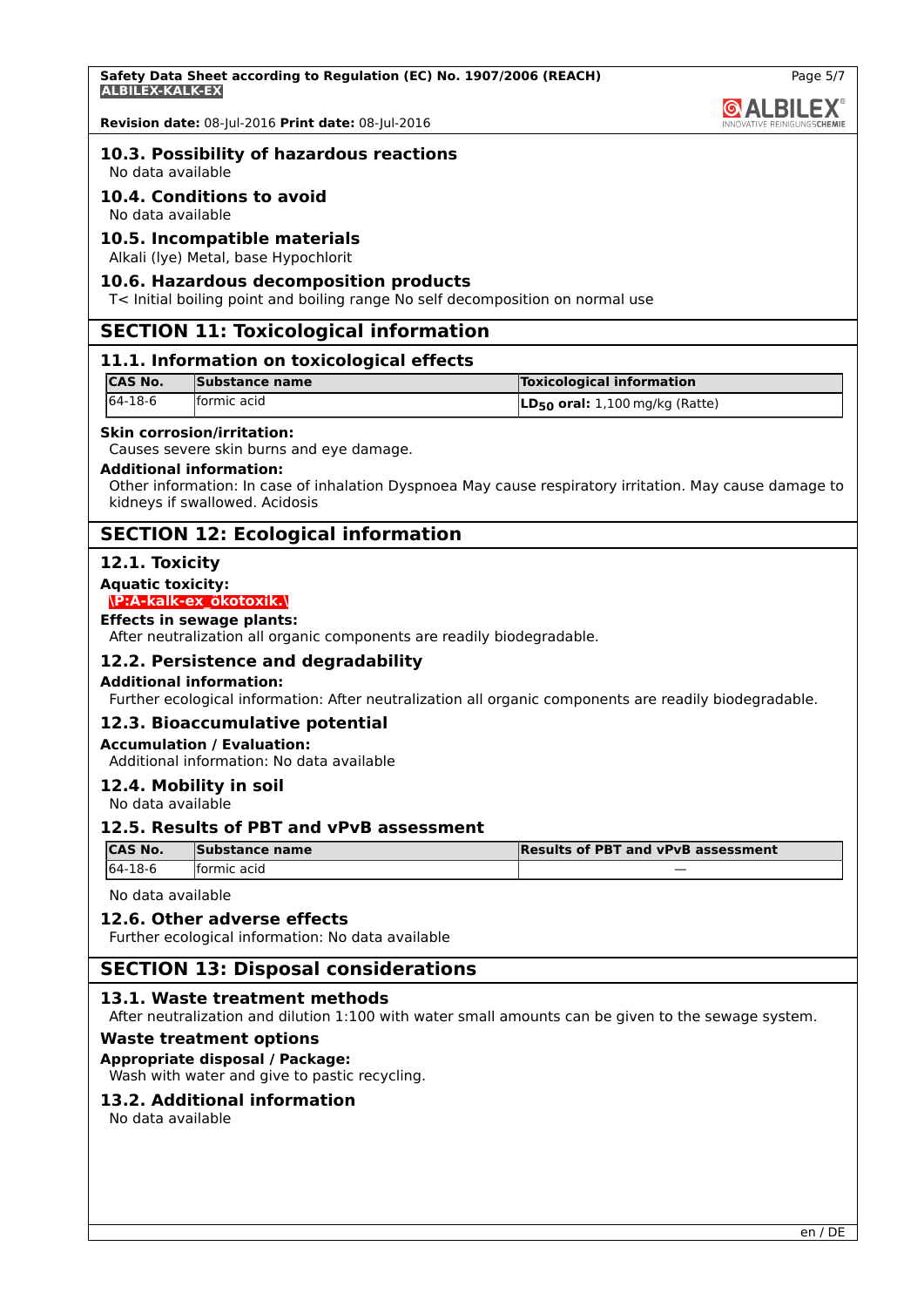**Safety Data Sheet according to Regulation (EC) No. 1907/2006 (REACH) ALBILEX-KALK-EX**



**Revision date:** 08-Jul-2016 **Print date:** 08-Jul-2016

|                                                                                                                                           | <b>SECTION 14: Transport information</b>                    |                                                                                 |                                               |
|-------------------------------------------------------------------------------------------------------------------------------------------|-------------------------------------------------------------|---------------------------------------------------------------------------------|-----------------------------------------------|
| Land transport (ADR/<br>RID)                                                                                                              | Inland waterway craf<br>t (ADN)                             | Sea transport (IMDG)                                                            | <b>Air transport (ICAO-</b><br>TI / IATA-DGR) |
| 14.1. UN-No.                                                                                                                              |                                                             |                                                                                 |                                               |
| 3412                                                                                                                                      | 3412                                                        | 3412                                                                            | 3412                                          |
| 14.2. UN proper shipping name                                                                                                             |                                                             |                                                                                 |                                               |
| <b>Formic Acid</b>                                                                                                                        | <b>FORMIC ACID</b>                                          | Formic Acid                                                                     | Formic Acid                                   |
| 14.3. Transport hazard class(es)                                                                                                          |                                                             |                                                                                 |                                               |
|                                                                                                                                           |                                                             |                                                                                 |                                               |
|                                                                                                                                           |                                                             |                                                                                 |                                               |
| 14.4. Packing group                                                                                                                       |                                                             |                                                                                 |                                               |
| Ш                                                                                                                                         |                                                             | II                                                                              | Ш                                             |
| 14.5. Environmental hazards                                                                                                               |                                                             |                                                                                 |                                               |
| No data available                                                                                                                         |                                                             |                                                                                 |                                               |
| 14.6. Special precautions for user                                                                                                        |                                                             |                                                                                 |                                               |
| <b>Hazard identificati</b><br>on number (Kemler<br>No.): 80<br><b>Classification code: -</b><br><b>Remark: Classification</b><br>code: C3 | <b>Classification code: -</b>                               |                                                                                 |                                               |
| No data available<br><b>Additional information:</b>                                                                                       | Keep away from food, drink and animal feedingstuffs.        | 14.7. Transport in bulk according to Annex II of MARPOL 73/78 and the IBC Code  |                                               |
|                                                                                                                                           | <b>SECTION 15: Regulatory information</b>                   |                                                                                 |                                               |
| substance or mixture                                                                                                                      |                                                             | 15.1. Safety, health and environmental regulations/legislation specific for the |                                               |
| 15.1.1. EU legislation<br>No data available                                                                                               |                                                             |                                                                                 |                                               |
| 15.1.2. National regulations                                                                                                              |                                                             |                                                                                 |                                               |
| <b>DE</b> [DE] National regulations                                                                                                       |                                                             |                                                                                 |                                               |
| Water hazard class (WGK)                                                                                                                  |                                                             |                                                                                 |                                               |
| WGK:<br>1 - schwach wassergefährdend                                                                                                      |                                                             |                                                                                 |                                               |
| Merkblatt BG Chemie M 004, M 051<br>VOC < 50%                                                                                             | Other regulations, restrictions and prohibition regulations |                                                                                 |                                               |
| 15.2. Chemical Safety Assessment<br>No data available                                                                                     |                                                             |                                                                                 |                                               |
| 15.3. Additional information<br>No data available                                                                                         |                                                             |                                                                                 |                                               |
| SECTION 16. Other information                                                                                                             |                                                             |                                                                                 |                                               |

# **SECTION 16: Other information**

#### **16.1. Indication of changes**

No data available

Page 6/7